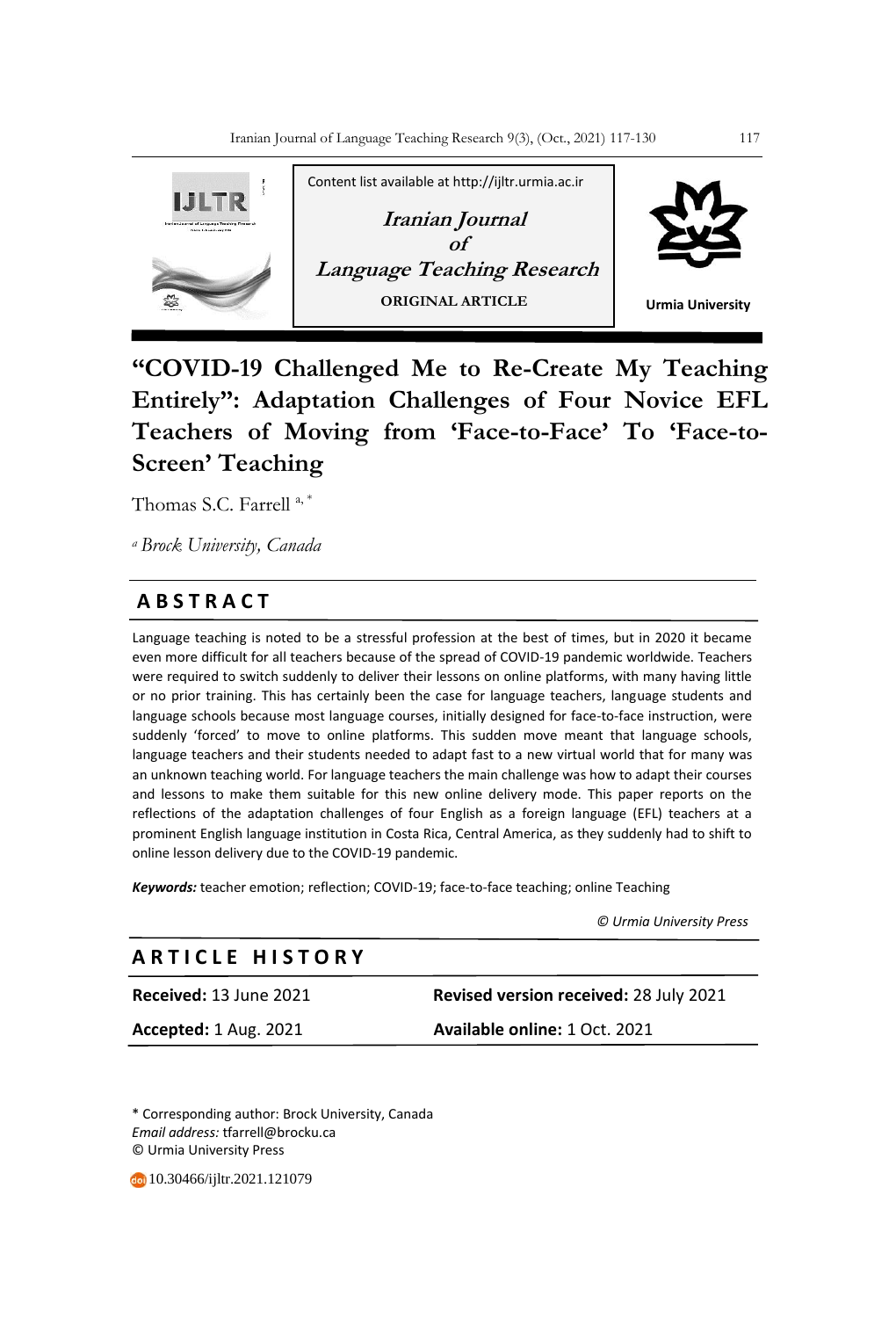#### **Introduction**

Language teaching is noted to be a stressful profession at the best of times (MacIntyre, Gregersen, & Mercer, 2020), but in 2020 it became even more demanding because of the spread of COVID-19 pandemic worldwide. Language teachers were suddenly required to move online to deliver their lessons, with many having little or no prior training. This has been a difficult transition for many language teachers, and indeed language students as well because most language courses have been initially designed for face-to-face instruction. In addition, language teacher education and development programs have traditionally been built around the assumption that language teachers will be delivering their lessons in face-to-face lessons only, and hence the methods courses as well as the practicum have been built around this assumption. The result of this training has led to language teachers developing their own tried and trusted instructional approaches throughout their careers on this same assumption of face-to-face instruction. Most language teachers have thus developed ways of providing prompt feedback because they can easily read their students' paralinguistic cues as they deliver their classroom lessons. In addition, in such face-to-face learning environments students interact in real time with each other because they have their classmates next to them to motivate, encourage, and/or clarify any questions they may have about the content being delivered live by the teacher. Each teacher and student had developed their classroom expectations over years of socialization and were probably very comfortable with the routine of going to a language class to improve their L2 abilities. Then it all ended suddenly in March of 2020 when the pandemic struck and all language schools, teachers and students were forced to pivot to online teaching where everyone was required to adapt fast to a new virtual world that for many, was an unknown teaching world. Yes, online teaching and learning is not new, but before the pandemic, it was presented as a supplement or complement to, rather than an all-embracing replacement of, face-to-face teaching and learning. Teachers, students and language schools, without much time to prepare, had to scramble to adapt their traditional face-to-face instruction and learning to make them suitable for this new 'face-to-screen' online delivery mode. This paper reports on the reflections of the adaptation challenges of four English as a foreign language (EFL) teachers at an English language school in Costa Rica, Central America, as they made this sudden shift to online lesson delivery due to the COVID-19 pandemic.

#### **Reflecting on Emotions in Teaching**

For traditional approaches to teaching, most educators agree that a teacher's day begins before the teacher enters the classroom and ends well after the teacher leaves the classroom with endless planning and grading before and after actual classroom lessons. In fact, teaching often is listed as one of the most stressful professions as teachers must endure a severe hectic pace throughout each day of each term (York-Barr, Sommers, Ghere, & Montie, 2006). York-Barr, Sommers, Ghere, and Montie (2006, p. 2) refer to this context and hectic pace as "hot action" and maintain that in such circumstances "it is not unusual for teachers to put aside carefully constructed lessons because of unanticipated events, circumstances, or responses." It is not surprising given such a hectic pace where teachers must juggle various multiple tasks while making thousands of different on-the-spot decisions each day, that the risk of burnout because of emotional and physical exhaustion is very real (Byrne, 1999). In such a hectic environment then, as Eraut (1985, p. 128) explains, "educators must develop habits and routines in order to cope; and [that] self-awareness is difficult as there is little opportunity to notice or think about what one is doing."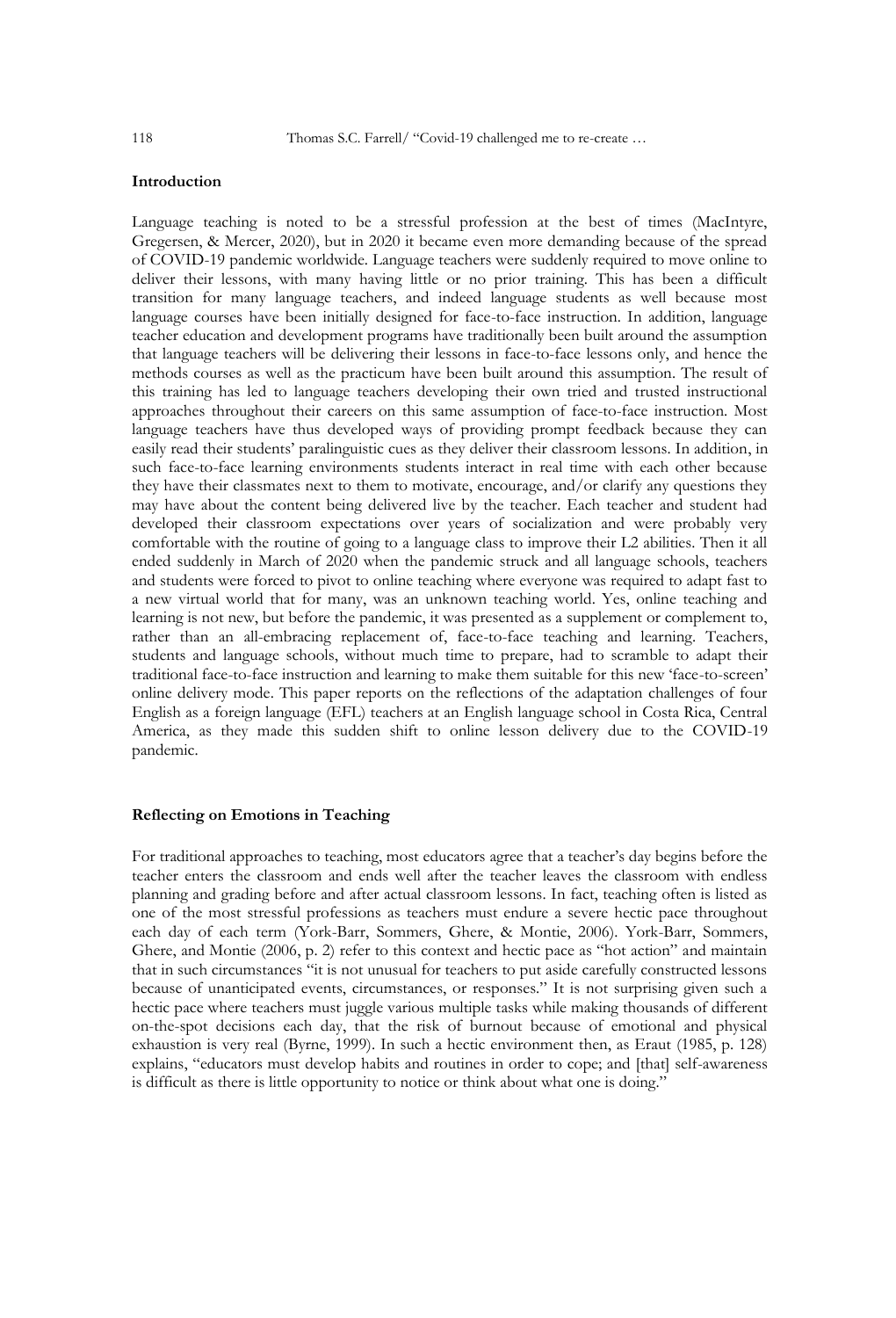This is also the case for language teachers as MacIntyre, Gregersen and Mercer (2020, p. 1) note, as they must also deal with many challenges related to "heavy workloads, time pressures, and difficulties juggling roles." In fact, MacIntyre, Ross, Talbot, Mercer, Gregersen, and Banga (2019, p. 26) maintain that the "risk of burnout may be even more severe for language teachers as they suffer from additional unique stressors such as language anxiety, frequently unstable job contracts, and insecure working conditions." For teachers, the result of such stress is that they face even more emotional challenges to their sense of self-worth both as a person and as a teacher. Researchers in different fields acknowledge that emotions constitute a fundamental dimension of teaching and of being a teacher (Kelchtermans & Deketelaere, 2016). In fact, Teng (2017, p. 118) maintains that "emotions are part of the very fabric that constitutes the teacher's self", and thus at the 'epicenter' of teaching (Agudo. 2019) in terms of their personal and emotional investment into their practice (MacIntyre, Ross, Talbot, Mercer, Gregersen, & Banga, 2019).

Research suggests that it is important to pay attention to teachers' emotional investment because, as Callahan (1988, p. 12) suggests, they "constitute reflexive personal signals, or 'vital signs' informing us of inner processes or of interactions with the environment." In agreement, Zembylas (2014, p. 211) discusses the concept of "critical emotional reflexivity" and maintain that such reflexive processes can help to "legitimize or delegitimize certain teaching practices." Emotions are "core" (Holmes, 2010, p. 147) to reflection in the context of teaching, and thus paying attention to emotions triggers reflection. As Hargraves (2000, p. 412) suggests, "reflection can help us guide and moderate our emotions and sometimes even willfully move us into another emotional state by deciding to brood or cheer ourselves." For language teachers such reflection helps them as Gkonou, and Miller (2020, p. 6) point out, to "compare their emotions about practice with colleagues and take action to improve current conditions."

So far, the literature review on teaching, emotions and reflection is related to traditional face-toface instruction and learning, but with the move to online 'face-to-screen' instruction and learning all of the above issues become even more prominent. What teachers took for granted in traditional instruction such as teaching methods, lesson activities, time spent on tasks, student responses, feedback, student paralinguistic cues, assignment, and assessment all become more demanding for both teachers and students. Other issues appear related to technology such as computers, internet platforms, programs, student presence on/off camera, preparation time, time at sitting at screen, to name but a few. As mentioned above, the onset of Covid-19 has greatly increased language teachers' stress and heightened levels of emotions because of their sudden conversion to online platforms that have shattered all the usual classroom teaching boundaries: physically, temporally, and psychologically (MacIntyre. Gregersen, & Mercer, 2020). Thus, there is an even greater need for teachers and administrators to engage in reflective practice so that all stakeholders can better examine and reflect on and evaluate the real experiences and emotions of this sudden upheaval related to teaching language in the age of Covid-19. The present study is one such attempt to outline the reflections of four EFL teachers in Costa Rica as they experienced a sudden transition into online teaching because of the onset of COVID-19.

## **The Study**

#### *Methodology*

Qualitative research procedures were used in the collection and analysis of the data in the study outlined in this paper (Bogdan & Bilken, 1982). A case study approach was the chosen research method due to the consistency with the descriptive and heuristic nature of reflective practice (Maxwell, 1992) as well as the ability to shed light on complexities of teacher reflections due to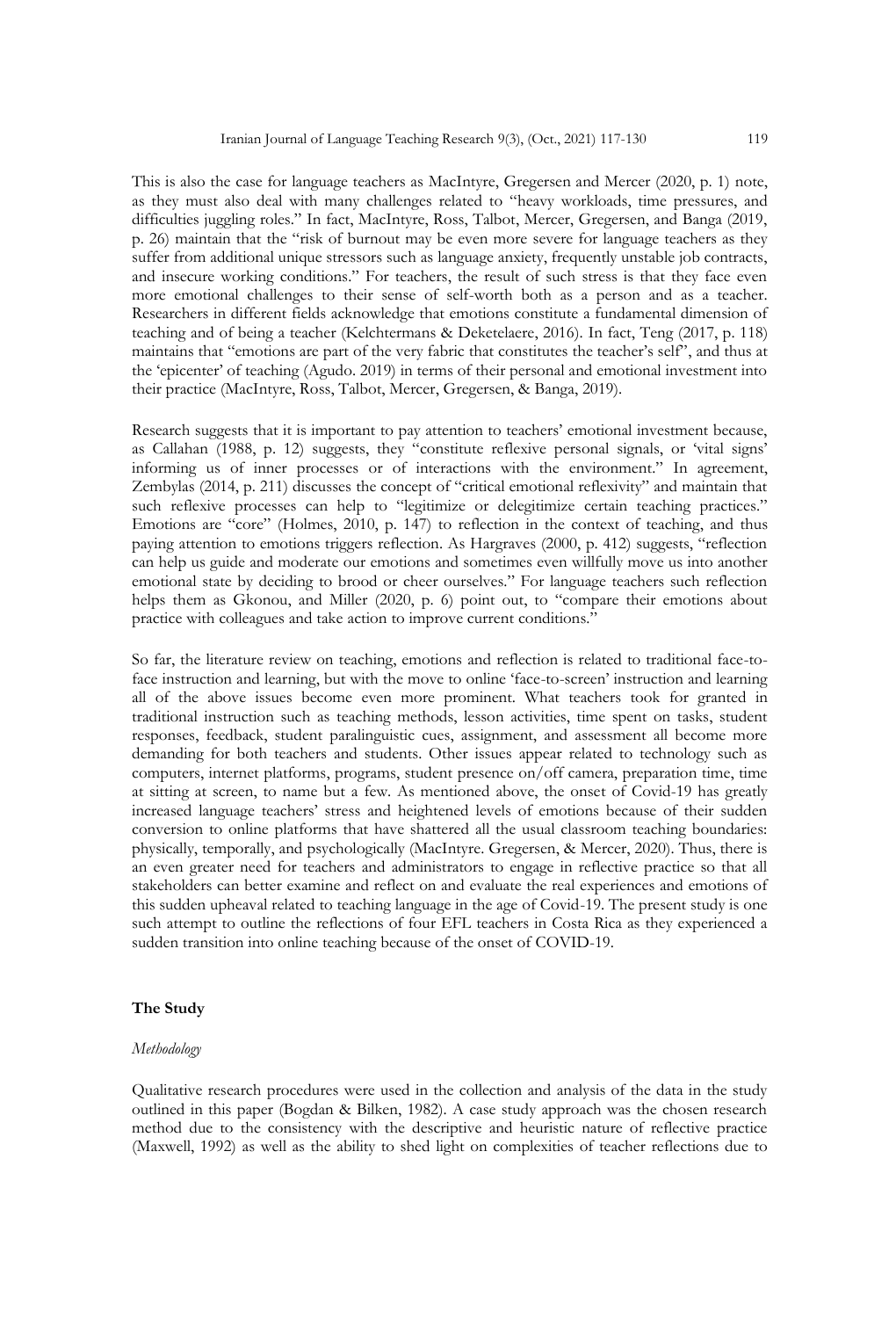the rich contextualization within a specific population and setting. Although generalizability of case study research to the general population can be difficult, I have used this approach successfully while investigating reflective practice (e.g., Farrell, 2021; Farrell & Vos, 2018; Farrell & Guz, 2019; Farrell & Yang, 2019; Farrell & Kennedy, 2020). Indeed, as VanLier (2005) points out, rigorous analysis of a case study can provide in-depth insights into intricate pedagogical and contextual issues that, "cannot be done adequately in any other common research practice" (p. 195).

#### *Participants & Context*

The participants in this study were four EFL teachers in Costa Rica, Central America, one female and three males. The first participant was a female teacher (Ruby, a pseudonym) who has been teaching for two years and is currently working on her Masters of English teaching. The second participant was a male teacher (Frank, a pseudonym) who has been teaching for three years and completed a bachelor's degree in English teaching. The third participant was a male teacher (Peter, a pseudonym) who has been teaching for four years and holds a bachelor's degree in English Teaching as a Foreign Language (ETFL). The fourth participant was a male teacher (James, a pseudonym) who has been teaching for five years and holds a bachelor's degree in English Teaching as a Second Language (ETSL). All four teach EFL to local students at a prominent English teaching institution in Costa Rica.

The institution prioritizes speaking skills and encourages teachers to employ a constructivist approach to learning as reported by the participants. A typical teaching day begins at 9 a.m., teaching in 3-hour blocks with breaks in between until 9 p.m. at night. The study commenced in 2020 shortly after the global outbreak of the COVID-19 pandemic. Upon receiving this news, the participants and their colleagues transitioned all instruction to synchronous online learning from their home computers using a video conference platform (Zoom) for the remainder of the academic term.

## *Data Collection*

The data collection period for this study was approximately two months long and the main source of data for the present study was six open-ended interviews and three non-participatory classroom observations. The purpose of interview data was to "enter into the other person's perspective" (Patton, 2015, p. 426) where each participant reflected on their practices. The reason for these interview discussions was the idea that the teachers' adaptation challenges associated with their move to online teaching would emerge from the opportunities for sustained discussions over this period. A total of six interviews were conducted (Merriam, 2009): one pre-interview to clarify basic information and five follow-up interviews following each stage of reflective practice framework (Farrell, 2015; 2018) that explored their philosophy, principles, theory, and critical reflections beyond practice. All interviews were conducted and recorded via zoom technology and lasted between 30 to 45 minutes and then transcribed. In addition, three different classes were observed online in real time. Prior to the observations, the teachers informed their students that the purpose of the study was to observe the teacher's actions, and it was not concerned with the students' behavior. All observations were conducted via video conference calls, recorded, and later transcribed.

#### *Data Analysis*

Data were analyzed using a procedure of data reduction, and confirmation of findings. The transcribed text from each of the interviews and classroom observations were carefully read and coded, by inductive analysis procedures for accurate interpretation of emergent patterns and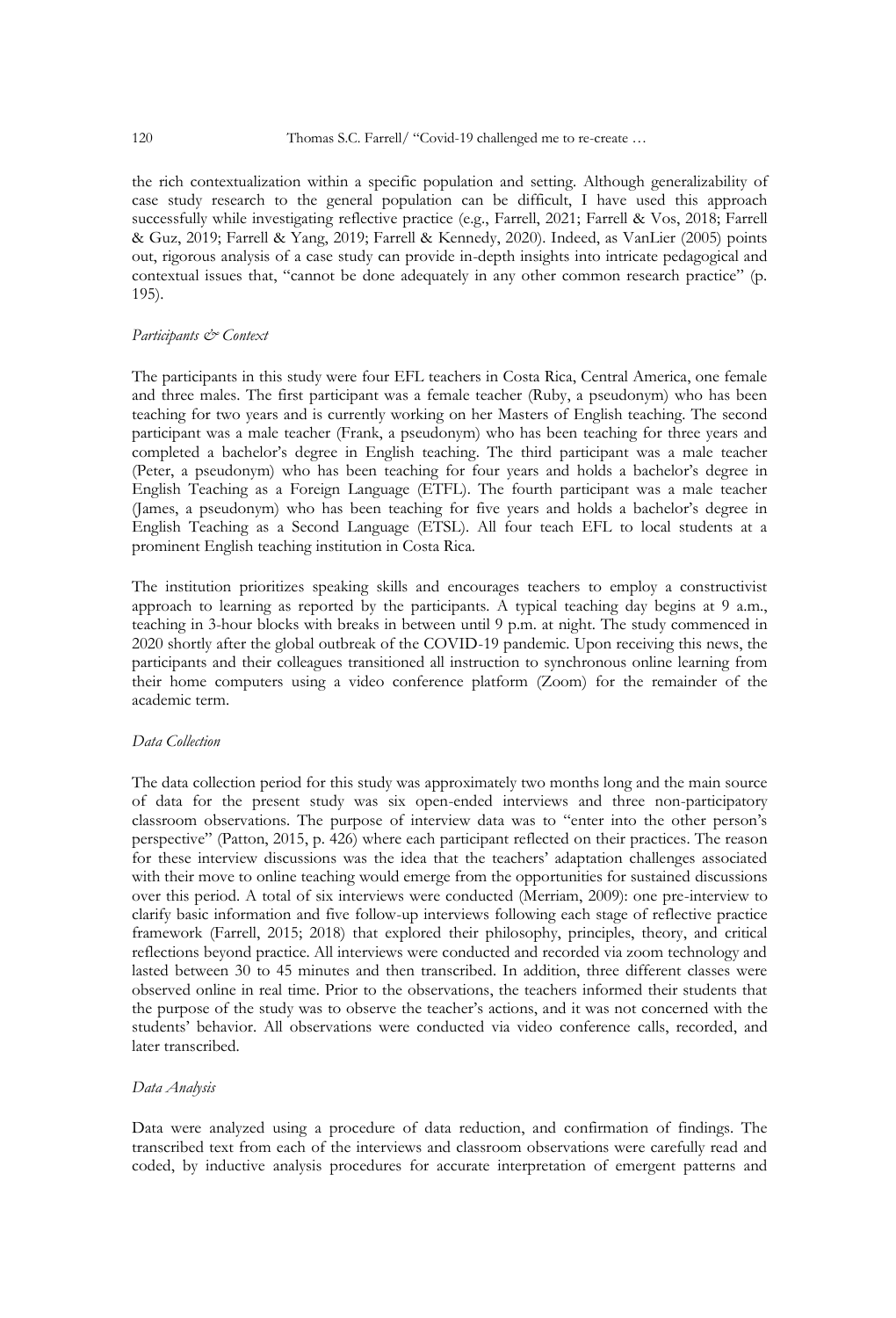themes (Bogdan & Biklen, 1982; Lincoln & Guba, 1985), and the results were presented to the participants for their comments. Specifically, and following the work of Cohen (2008) and Farrell (2011), all transcripts were scanned, coded and analyzed for explicit and implicit references to issues related to their adaptation challenges when moving to online teaching. The transcripts were coded for both explicit and implicit references to these challenges where explicit references include statements a speaker makes that refer directly to these challenges, while implicit references were coded when speakers made indirect comments without stating or naming them directly. The adaptation challenges were then tabulated for the number of occurrences but those claims that appeared infrequently (less than three occurrences and only with a passing comment) were not considered (Glesne & Peshkin, 1992). Member checking was used as a means of confirming the validity of the data (Lincoln & Guba, 1985). Three major categories or themes related to teaching impact emerged from the coding stage: methods, approaches, activities and planning, interaction, and classroom management (see below).

In addition, in order to explore the emotional impact of the participants' adjustment challenges. Richards' (2020) classification of positive and negative emotions was used as an initial guide for coding: Positive emotions included feelings such as: *confident, curious, engaged, enjoyment, enthusiastic interested, happy, joyful, passionate*. Negative emotions included: *angry, annoyed, anxious, depressed, dissatisfied, exhausted, frustrated, sad, stressed, tense, uneasy, worried*. As Richards' (2020, p. 3) notes, language teachers express their emotions (both positive and negative) in terms of the different feelings they "have about themselves, their colleagues, their learners, classroom activities, their teaching context and teaching resources."

#### **'Face-to-Screen' Adaptation Challenges**

I present a summary of the impact of the adaptation challenges related to teaching first, and this is followed by a presentation of the emotional reactions to these adaptation challenges as expressed by all four teachers.

#### *Teaching Adaptation Challenges*

The three main categories of adaptation challenges in order of frequency were methods, approaches, activities and planning (130 direct and indirect comments), interaction (61 direct and indirect comments), and issues related to adapting classroom management (58 direct and indirect comments).

#### *Method, Approaches, Activities and Planning*

Method, approaches, activities and planning, the highest frequency count, concerns when the teachers discuss the different approaches and how they had to adapt various activities, and materials and plan for all this in an online setting. Indeed, as Peter put it succinctly: "Some activities had to be adapted, but some others had to be eliminated." James said, "We understand that teaching online has to be different so we cannot just bring what was used in class and virtualize it."

In terms of adapting materials and activities, all four teachers said that they tried to gauge how their students would feel about a specific activity online, as they realized quickly that the students can choose not to engage by turning off their cameras. Ruby said that she not only tries to visualize how her students feel about various activities, but also how they fit into her lesson objectives; she said, "In terms of adapting, I usually consider how students would feel while doing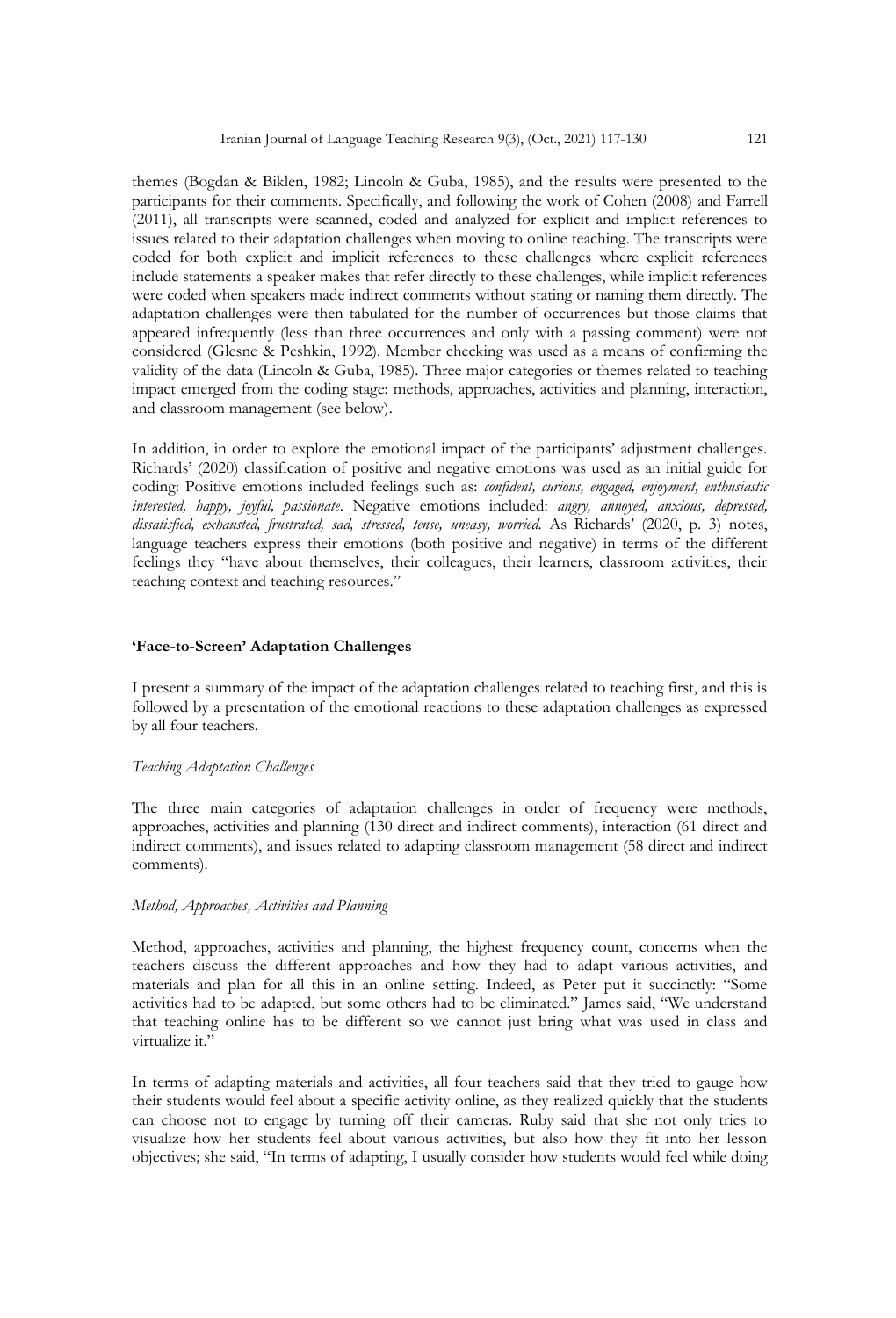this or that activity, and also if those adaptations are going to be meaningful and helpful when considering the objective of the unit/lesson." Frank said that he realized his students can easily not engage in a particular activity; he remarked: "I know that students have a huge possibility to avoid lessons because they are at home, they can just say I am going to turn off the camera: 'I'm going to do whatever else I want, I'm going to tell the teacher I had an inconvenience at home." So, he said he tries to mitigate this by providing variety in his lessons; he said, "If you give them some variety, some reason to come to class then they say okay I am eager or I want to be in the class because I want to see what is next. That is engaging in my opinion." The teachers suggested that the virtual setting makes it more difficult to conduct activities with different type of physical interactions that were possible in a face-to-face setting, and so they had to eliminate some of these. As James noted: "I eliminated some activities because virtuality makes it impossible for students to sit one in front of the other, or for teachers to take students to the hallway to interact with other teachers or to describe activities happening around the classroom."

In order to put their methods, approaches and activities into action, the teachers also noticed they would have to adjust and adapt their original lesson plans from original face-to-face lessons. Then as their lessons progressed, all four teachers said that they had to make further adjustments, especially related to time and medium concerns. For example, Peter noted that he could not do role-plays, a staple of his face-to-face teaching activities, so he eliminated this from all his future plans. Time also became a challenge to adapt methods as one teacher said, "online, I have to administer the time more efficiently, so I skip some activities I planned for as I go along. Or if we couldn't finish an activity last class, we start the next class by finishing it." As James put it, "communication is slower when we are like in online classes so we can't set very complicated tasks."

All four teachers also realized that there would be a transformation of some kind in their assessment of students from their routine face-to-face modes to online formats and when it actually occurred, they found it challenging. For example, all assessments were now centralized by the administration whereas before, each teacher had some input to design some of their own assessments. The teachers know the expectations of the test but do not actually see the test (that is developed by curriculum dept) until 24 hours before the test is administered. The online assessments included an oral component that consisted of role plays for lower proficiency level students and presentations for higher proficiency students. Each teacher grades this oral component based on pre-determined rubrics designed by the administration. Each oral test is timed, and the time starts as soon as they enter the platform and counts down. The test terminates when the time has expired and so they are not able to go back once they are done certain parts. The teachers reflected on all the new assessment measures that the school adopted and questioned the credibility of the tests as well as questioning why these assessments account for 75% of their grade. Students need 80 percent or above to pass! The teachers also wondered about their students' possibility to cheat on the tests but said that they always try to do their best to monitor them.

#### *Interaction*

The category interaction, second in frequency count, concerns when the teachers discuss changes in interaction between students and teachers. The teachers discussed that interactions in online platforms are very different because as Frank noted, "they cannot see each other all the time." Ruby noted the difference in time students get to speak; she said,

> In the classroom, I try to apply an 80% of student-talk. In online lessons I think it has been reduced to a 60% because students need to feel some language authority listening and paying attention to them. Also, I've seen they get *distracted more easily now than in face-to-face classes.*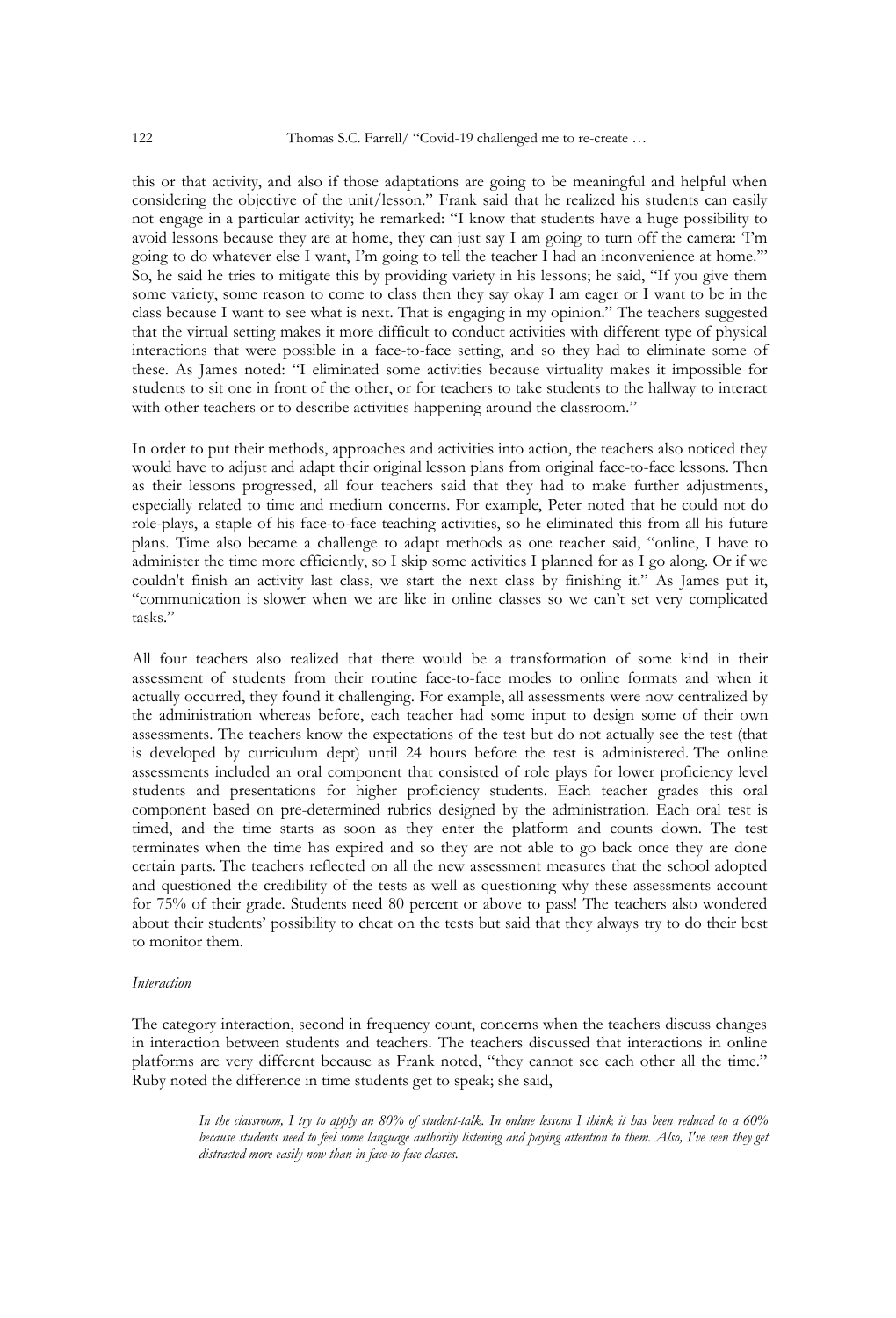As a result, they said that their students reported that they missed this feature of face-to-face classroom interactions as James said: "They have mentioned that they miss having the teacher in front of them explaining, walking around, moving from desk to desk and having the class of being listened to all the time."

Frank noticed the difference in face-to-face interactions when he could use kinesthetic activities but not in online lessons which forced him to rethink everything. He continued: "I was forced to rethink my interaction to adapt them to a platform that was not designed to allow much physical movement." The teachers noted that in reaction they now try to explicitly acknowledge their students' presence in all their interactions. Peter said that he tries to "Show that you care for you students: acknowledge their presence, greet them at the beginning of each session and say goodbye to them." Ruby said that she decided to let all her students know that she has noticed their presence in interactions; she continued: "I want them to know that I notice they're here. 'Yeah, I know that you're here'. Cause that's something that I would do in a physical classroom, right?"

A common feature of many language lessons is group work which is relatively easy to set up physical in face-to-face classroom lessons, but as all four teachers noted, less so in an online environment. The school they worked at, and the teachers attempted to overcome this limitation by using the 'breakout rooms' feature from the Zoom platform to create small groups. The teachers reported some success but also some challenges using these 'breakout rooms' with much of the success depending on the language proficiency levels of their students. They also noted limitations with being able to monitor such groups in real time online.

For example, the teachers discovered that their advanced students were better able to learn in such modes but with beginners as James noted, "it is very difficult to address all questions in the same time you would do in a regular class." Related to the issue of monitoring such groups online as one teacher noted, the "students tend to waste time when working without supervision." They noted that it is nearly impossible for them to monitor each group as easy as it was in regular classroom lessons where they can all see each other and as James put it, "they see that I am busy, and I cannot help them in the moment." However, in online breakout groups, James said that "sometimes people call me while I'm helping another group and they get desperate, and they call me and call me and call me and they feel like I'm not doing anything like I'm just ignoring them." James remarked that this is frustrating for him because he cannot always monitor this group work; he continued: "It is so difficult because sometimes there's delays or they just don't ask for the monitoring or the help and I don't get to see what they're doing. Then I'm not sure who is working." Indeed, for Ruby, such breakout groups are "something that I personally find really boring. As a teacher I like to have classes that are interactive, students give their opinions, they are participating."

#### *Classroom Management*

Classroom management, the third frequency count, concerns when a teacher discusses classroom management strategies they used in the online environment. The main issues the teachers said they had to deal with were lesson attendance, lesson interruptions, and use of inappropriate language. The first issue that arose was concerned with lesson attendance and trying to literally see who is present or not during each lesson. As Peter noted: "In a traditional classroom I can see who goes in and out. Online, I look at boxes of people and while I'm teaching, I cannot see 'oh I have 12 now, I have 11, what happened who's lost'? But instead in a face-to-face classroom I see a desk, I know who was there." The physical reality of the classroom in the more traditional faceto-face setting gave the teacher more possibilities to observe what their students were doing during each lesson, but online this was less so. Ruby noted that during face-to-face lessons she could see what was happening all the time in her lessons; she remarked: "You can see who's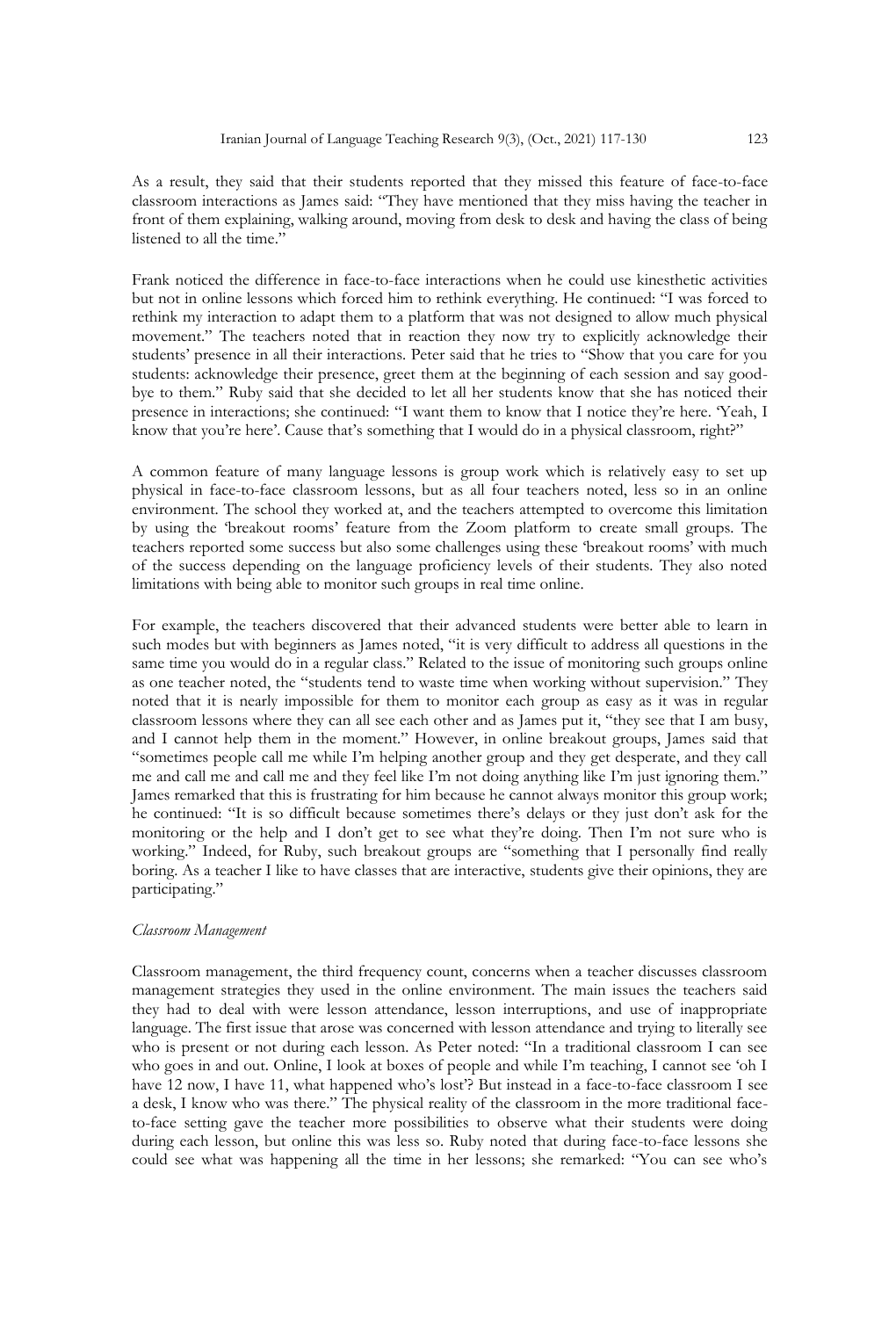using, their cellphones, if they turn off the cameras, they could be doing anything. But in class I walk around, I stand next to them so they can see I'm watching or even if they're doing anything else." In addition, Ruby said that online she does not know if her students are paying full attention to her lessons in the virtual space expressing this example: "I have had incidents where they forget to turn off their mic's and I hear them hey mom can you order a hamburger and of course they're not paying attention, but this wouldn't happen in a class."

Connected with the above issue of classroom presence are the closely linked lesson interruptions that can occur in online lessons. The teachers expressed that online platforms provided them with different challenges such as how to react to interruptions from other students during a lesson. Ruby said that she mutes the students' microphones and mentions this at the start of each class. She said, "When somebody interrupts the class with conversations with a third person, I usually mute their microphone and send a message explaining why I did so."

Online lessons also saw an increase in the use of inappropriate language in class by students in all four teachers' lessons. Sometimes they noted this occurred because the students forgot to mute their microphones and they later apologized. In one such incident Peter said that inappropriate language was used in the chat; he said, "one student wrote a vulgar word in a written activity where everyone was collaborating. I reacted quickly and I ended the activity. I also referred to the incident explaining why I had stopped the activity. It was a reaction in shock. I think it was not the best nor the worst reaction." Frank noted that "All interventions (interactions) should be respectful. I believe that if you have your camera on, you should not have your underwear hanging somewhere around the background, right?"

#### *Teaching Emotion Challenges*

In addition to the above more observable adaptation challenges that directly impacted their instructional activities, was the less observable emotional impact all these had on the four teachers. The language these four EFL teachers used throughout the interviews to convey their emotions when talking about online teaching was mostly in terms of their negative emotions. These negative emotions included most frequently used words as *exhausting*, *frustrating, angry*, *struggle, uncertainty, worry*.

The word most used in all the interviews by all the teachers was *exhausting*. This was used to express the tiredness they felt when having to work with a computer all day as Ruby noted when she said that "online teaching is more *exhausting* helping students with their equipment and internet connection, and you get twice as many emails". Peter pointed out work-life balance issues of teaching online when he noted: "when it comes to work/life balance, I do have to say that this schedule has negatively affected me, indeed working until 9pm is *exhausting*." James noted his reasons for the mental exhaustion as a lack of control; he said, "I would say online teaching is *more exhausting* because not having students in front of me reduces the control I can have on the lesson." Ruby explained her mental exhaustion because of all the different roles she has to play; she said: "I believe it is more mentally exhausting for the teacher since many roles have to be covered such as IT expert, teacher, "secretary" answering emails of people who have disconnected." Frank noted that "it has begun to feel *exhausting* to be in front of a computer all day"; with James noting that the physical exhaustion of it all makes him "very tired of sitting down for the three hours of class."

The exhaustion mentioned above by the teachers may have led to other negative emotions such as the words *frustration* and *anger* also expressed throughout the transcripts. For example, Frank expressed his frustrations with the online platform ZOOM when trying to build student rapport; he said that it was "frustrating because it is more difficult to build rapport through ZOOM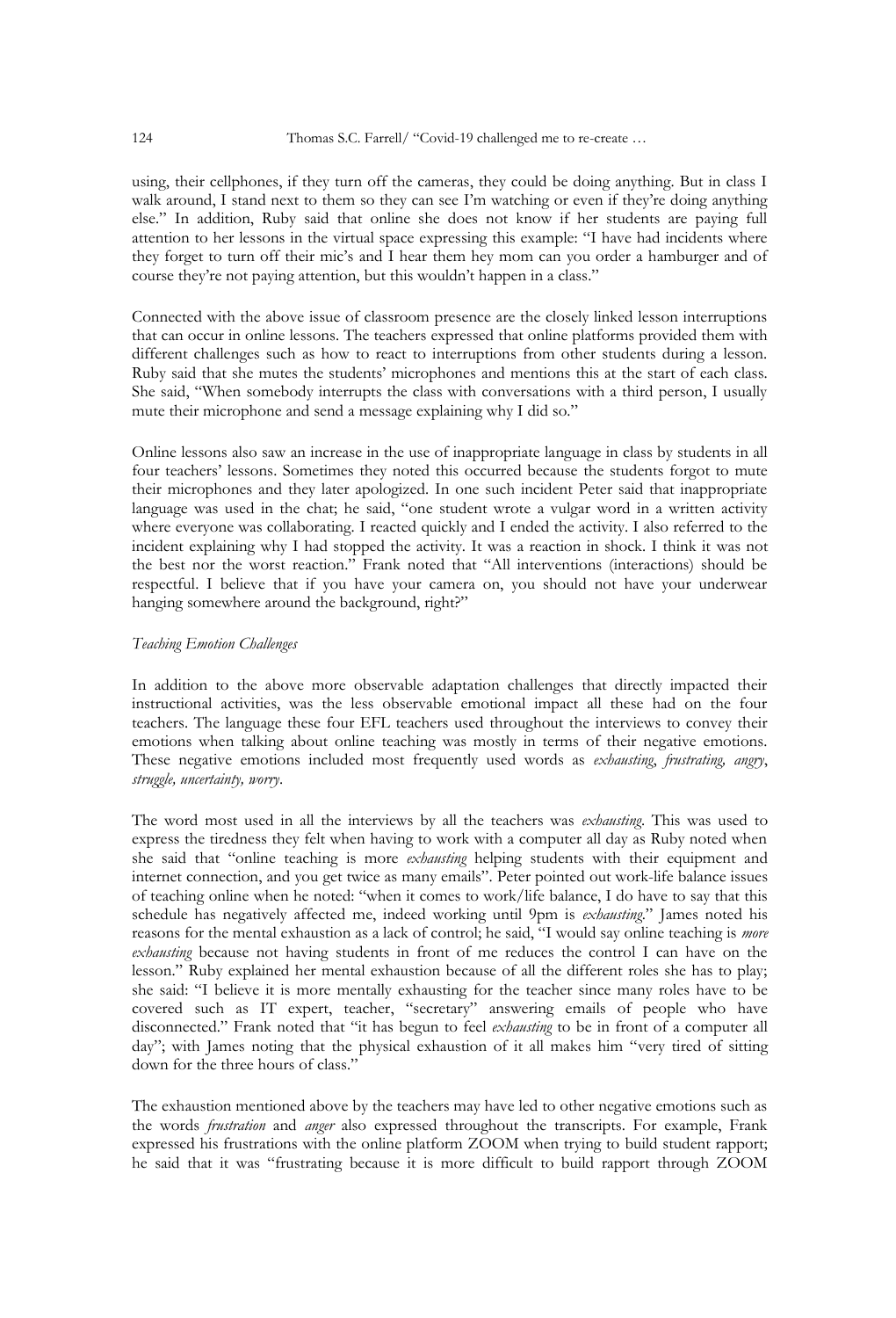because the students are not as talkative as they used to be considering as well that in online classes only one person can speak at a time." James expressed similar frustrations when he noted that for him it was "very frustrating because it is awfully hard to read body language, especially if students have the camera off." Peter summed up his frustrations with the amount of personal energy he invests in his attempts to provide quality online lessons, yet he is not getting outcomes he desired; he said, "it can be *frustrating* because I give a lot of myself to a lesson and try to take the best out of my students' performance and the outcome is not the desired."

Indeed, the exhaustion and frustrations expressed above could have led the teachers to express their *anger* at the difficulties they faced when moving to online teaching. This occurred especially when their students did not do what they wanted them to do as expressed by Frank when he was relaying an example of how his students did not follow his instructions when using the microphones and cameras during the online lessons; he said,

> I have two students that never ever speak. They always have their microphones off and their cameras off. I guess that I felt a little angry telling them come on guys, you should participate or else you're wasting your time.

In addition, some of the frustrations expressed led to expressions of anger by James when he said, "I have struggled with finding activities and then how to incorporate these activities in classes, with Zoom", and as a result, he said he felt "angry at how we were not prepared for this move." Ruby noted that she was feeling frustrated too because she said, "online teaching, with minimum training, has been like starting all over again." Perhaps these expressions of anger may have enabled the teachers to develop some coping habits to help them make some adjustments (I return to this issue in the discussion below).

Thus, some of the emotional stress the teachers were experiencing was probably associated with issues they felt were beyond their control, or perhaps the institution could have helped them more with. For example, technical issues that they felt they had to try to solve on the spot such as a bad internet connection, and/or computer issues that they felt they were not qualified to fix. Frank said that his "first two months of online teaching were very heavy emotionally since there were many expectations placed on teachers, and we, just like the rest of the world, were facing something entirely new without the necessary training. This leads to increased levels of anxiety and stress." Ruby remarked that "being in front of the computer the whole day and solving technical issues is part of the stress that has been added to my work." James suggested that physical exhaustion is the root cause of a lot of stress; he said, "I have never had so much work as I do right now even when I have less classes. Answering emails, I get at least 30 emails a day, teacher can you send me the link because I lost connection, so I have to go back look for the link and send it."

The COVID-19 pandemic has also led to a lot of uncertainty for their future job prospects that has also created worry and fear. As James noted, "the uncertainty of what is going to happen with my salary, uncertainty of what's going to happen with my students?" Ruby expressed her uncertainty connected to the following semester enrollments when she said, "I think the uncertainty around enrollment weeks is always very stressing because your workload depends on how many people enroll." Peter worried about his coworkers; he said, "you also worry about your coworkers who did not get as many hours as they expected." All of this has led to fear related to the pandemic itself, as he continued, "the pandemic is heavy on the mind I would say because it's like a recurring thought…something to be afraid of as well."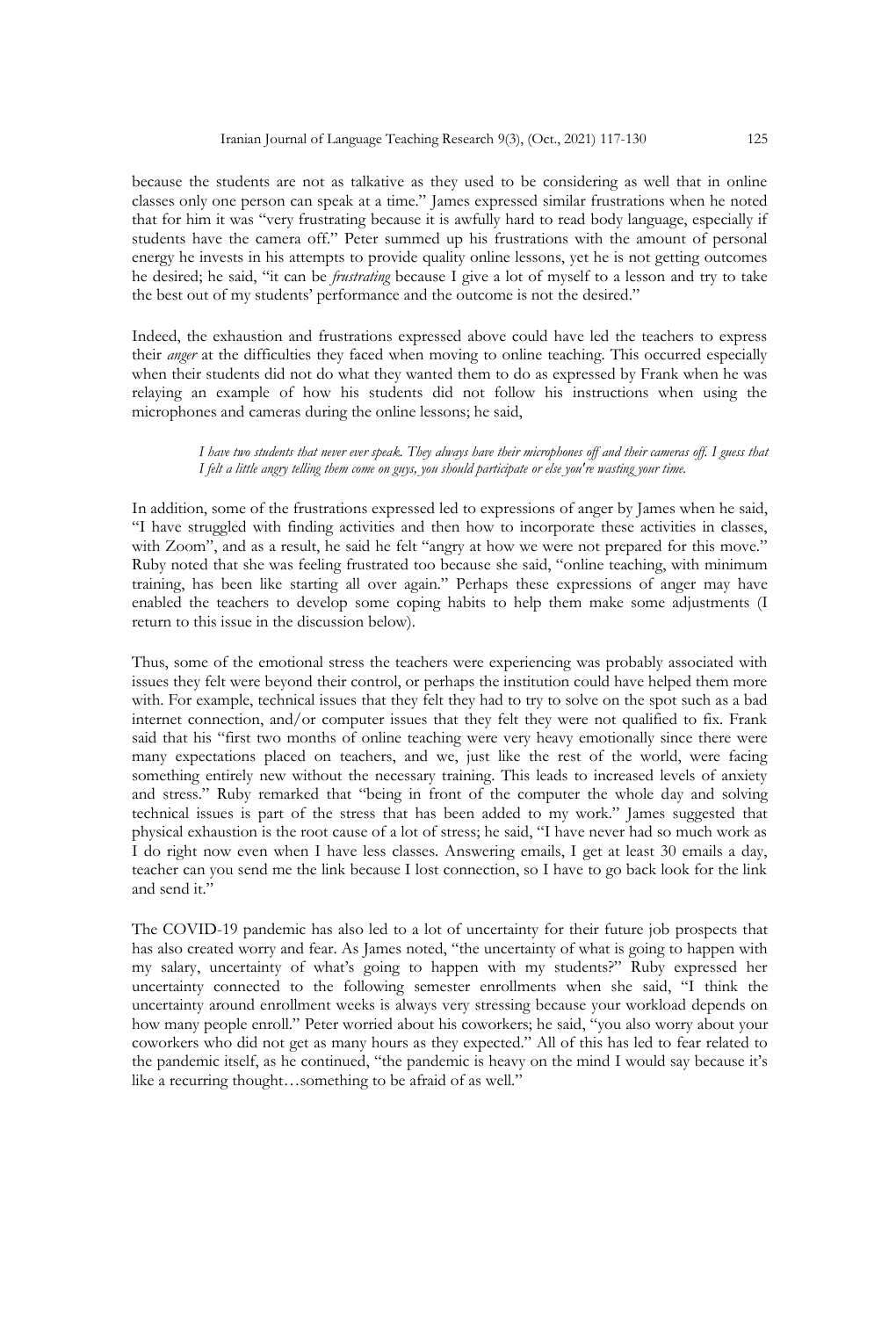## **Discussion**

These four EFL teachers quickly began to realize that teaching and learning a language is a lot different from doing so face-to-face lesson than online learning environments and as such they understood that they should not try to replicate one mode for the other. They adjusted to a more creative development of their own personal teaching style in an online platform by a process of trial and error and reflection on the outcomes. Engaging in reflective practice allowed each of these teachers to develop their own level of digital competence as they adjusted their methods and approaches and created more opportunities for interaction in these online environments. They also realized that they would have to consider individual student needs as well as trust them to take more responsibility for their learning as they slowly promoted more learner autonomy in their lesson delivery. As they became more resilient throughout these stressful changes, through the mediation of reflective practice they became more flexible and confident in their ability to teach on these online platforms as time progressed during the first few months of the pandemic. As one teacher noted: "Not all in this pandemic is negative. I had the opportunity to explore other teaching methods and to expand my repertoire of activities."

Indeed, it is possible that engaging in reflective practice with a facilitator enabled them to articulate their negative emotions such as anger, and as a result may have better prepared them to take actions to rectify some of the challenges they were facing. As Koenen, Vervoort, Kelchtermans, Verschueren, and Spilt (2019, p. 38) point out, "the influence of discrete negative emotions on teachers' behavior may depend on the *kind* of negative emotions as different kind of emotions can either have an activating or deactivating effect on teachers' arousal." Some of the actions they took included how all four teachers said that they had to gauge how their students would feel about a specific activity online, as they realized quickly that the students can choose not to engage by turning off their cameras. In order to put their methods, approaches and activities into action, the teachers also noticed they would have to adjust and adapt their original lesson plans from original face-to-face lessons. They also noticed the difference in face-to-face interactions when they could use kinesthetic activities but not in online lessons which forced them to rethink everything. The teachers noted that in reaction they now try to explicitly acknowledge their students' presence in all their interactions. In addition, all four teachers reflected on how they needed to react to interruptions from other students during a lesson. Ruby said that she muted the students' microphones and mentioned this at the start of each class.

Thus, activating negative emotions (such as anger) through reflection can prepare teachers to better react and take necessary steps to help manage and learn from negative experiences. For language teachers, as Benesch (2018, p. 61) points out, teachers' emotional struggles, rather than being negative experiences to be overcome, can in fact be "useful signals" about current conditions. Consequently, the results of this case study suggest that encouraging teachers to reflect on their emotions so that they can develop "emotional flexibility" (Mackenzie, 2002, p. 186) so that they will be able to acquire better habits and routines in order to cope. In fact, the four teachers reported on in this paper began to exhibit such emotional flexibility as a result of their reflections.

The COVID-19 pandemic that is still sweeping the world has no doubt disrupted many language teachers lives as they attempted to make difficult transitions from their usual 'face-to-face' teaching to sudden 'face-to-screen' teaching platforms. No language teacher education or development program could have truly prepared any teacher (or student) for this sudden and emotionally stressful transition. Yost (2006, p. 61) has pointed out that "in order for novice teachers to become successful, they require the [reflective] tools necessary for coping with challenges they encounter." Under these demanding COVID-19 conditions, the four novice EFL teachers used the reflective tools of dialogue and classroom observations (with this author acting as a facilitator) to discover more about their own teaching and gain a better understanding of not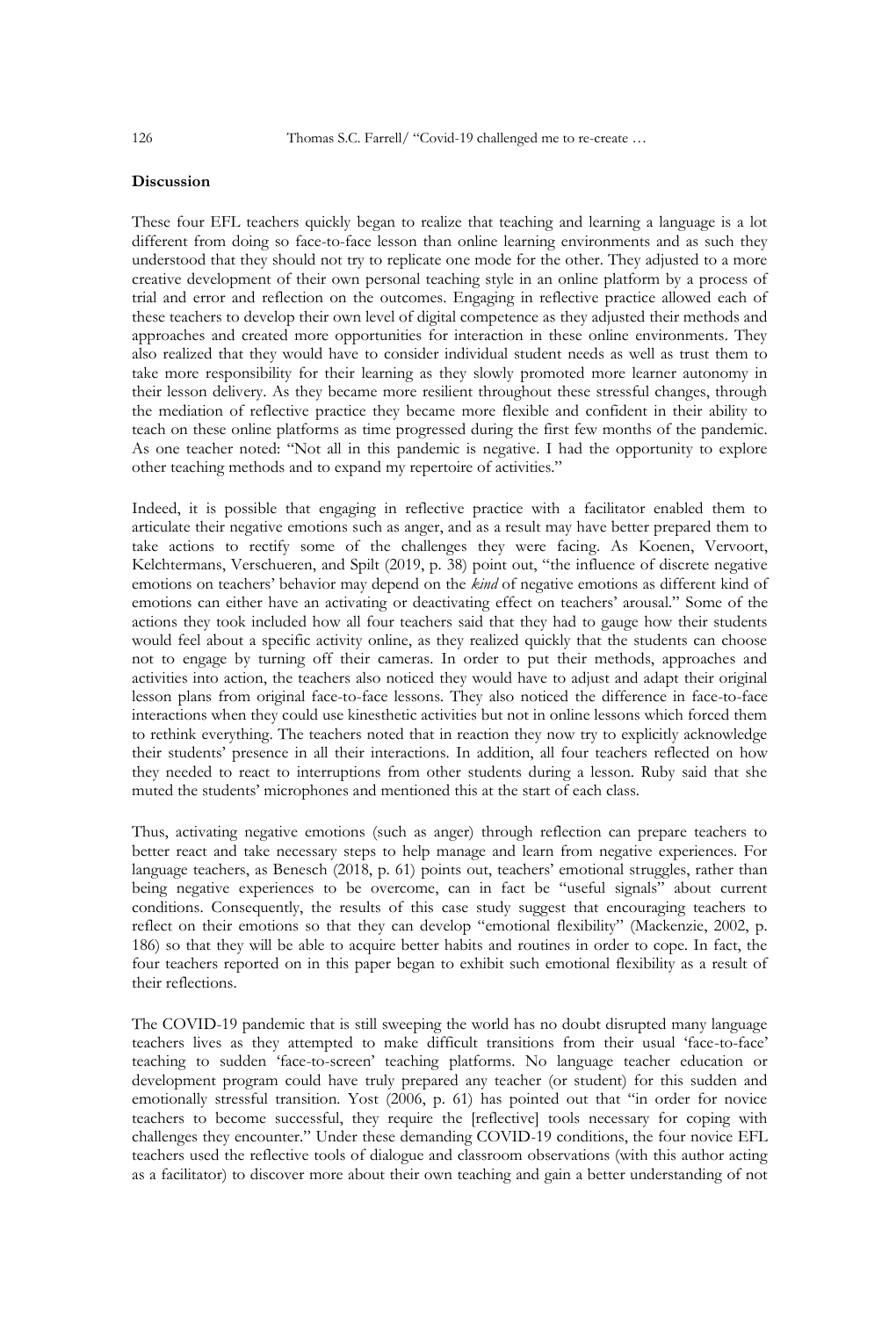only their online adaptation challenges, but also their emotions (especially the negative emotions) so that they could better cope. As Zwozdiak-Myers (2012, p. 3) has pointed out, reflective practice is central to a teacher's development because it helps teachers "to analyse and evaluate what is happening" in their lessons (in this case online lessons) so that they can not only improve the quality of their teaching, but also provide better opportunities for their students to learn.

In addition, if we consider that teacher education and development is an ongoing learning process for language teachers where they must continuously adjust their teaching to the learning needs of their students, then teacher education programs must begin to reconsider the place of online teaching and learning as there is a good chance that online modes of delivery will continue well beyond the current pandemic (now in its fourth wave at the time of writing). Although the recent move to online teacher preparation and development programs has been sudden and unprecedented, where teacher educators and novice teachers alike have had to scramble to adjust in whatever ways they could (as the results of this paper attest to), it becomes clearer that teacher educators will have to plan more formally for inclusion of some online delivery of their programs to reflect this new reality. The results of the case study presented in this paper suggests that when planning online delivery modes, these are and should not be attempts to replicate traditional faceto-face lessons because delivery formats, platforms, and tools available are different in both, in addition to the differences in interaction, assessments and evaluations necessary for online instruction. Therefore, teacher education and development programs should first consider developing language teachers' technological competence because many may feel as unprepared for the transition (as the novice teachers in this case study reported). For example, language teacher education and development programs can help learner teachers develop the skills to better integrate more digital tools into their teaching practice, where they can check non-verbal cues online, gauge their student responses online, set up and monitor breakout groups where students collaborate online, as well as provide effective feedback throughout online lessons. In such a manner, the inclusion of digital competence in language teacher education and development programs, with the addition of more self-reflection skills (see above), can better prepare and empower language teachers when developing a personal teaching style be it face-to-face and/or online.

Although generalization is always difficult from case studies such as the one presented in this paper, and this study has limitations such as the small sample size (four teachers), the short duration of data collection (one-month), and the inability to observe teacher practices in-person, there is every reason to believe that readers may find much of the reflections on their emotions that were outlined and discussed in this paper have relevance for each teacher's own context, practices, and reflections as we continue to endure this pandemic.

#### **Conclusion**

Teaching online is very different from face-to-face teaching and as the case study reported in this paper indicates, language teachers will need to adapt their methods, approaches, activities, planning, interactions, and classroom management techniques to an online environment. In addition, because this move happened without warning or preparation and training, heightened emotional stresses were triggered, and teachers had to develop their own coping strategies in order to be able to adapt themselves to online language teaching. Reflective practice offered the four novice EFL teachers an opportunity to articulate and work through their experiences in a constructive manner learning from the positives, while also recognizing the challenges as they attempt to develop (and continue to develop) their own coping strategies in these uncertain times through reflective practice; as one teacher noted: "COVID-19 challenged me to re-create my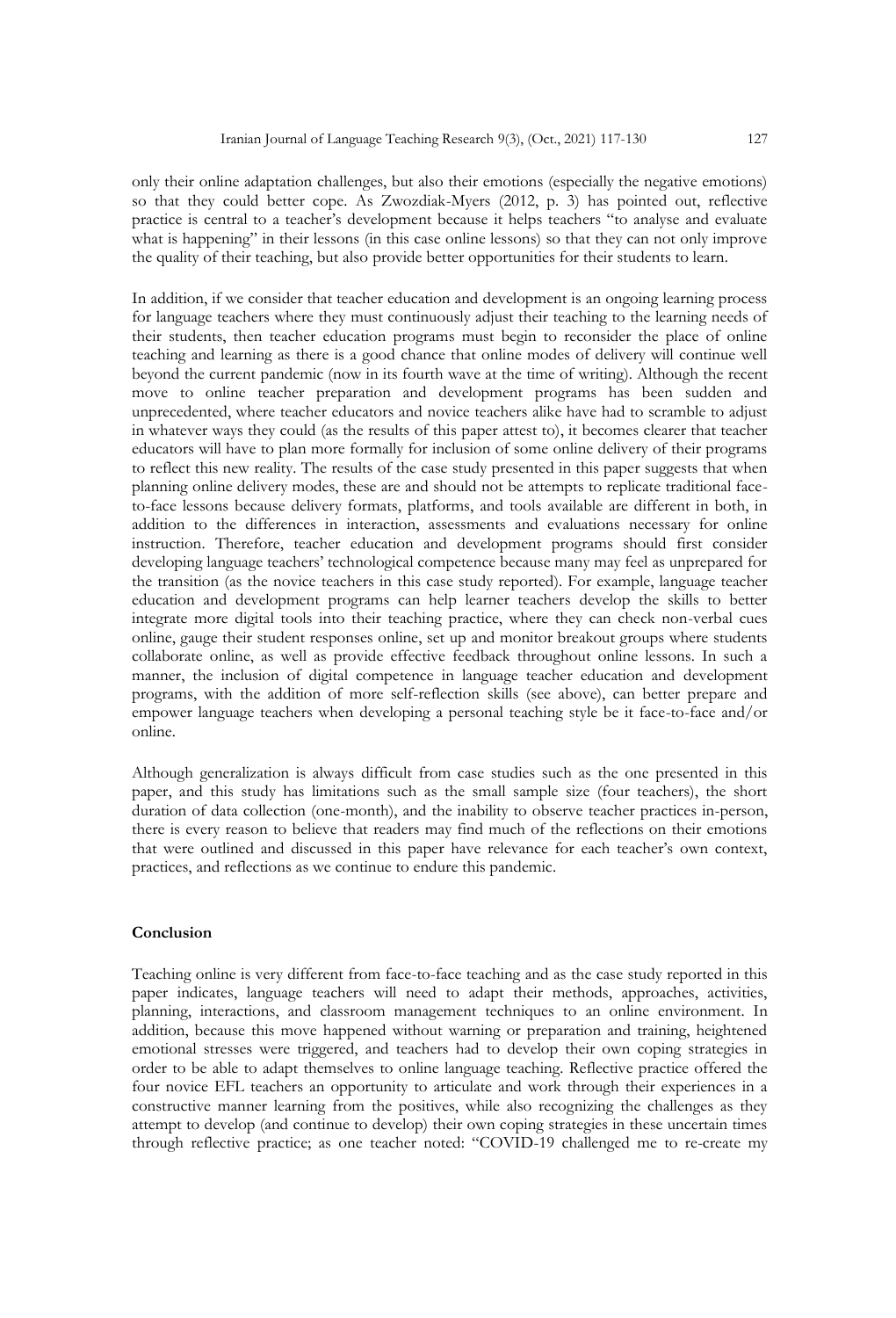teaching entirely." I believe that engaging in reflective practice with the aid of a facilitator provided them with the chance to work through challenging experiences in a constructive manner. In addition, because online delivery formats may be here to stay, language teacher educators will need to reconsider how they prepare learner language teachers to develop their digital competence in order to better serve the needs of their students.

#### **Acknowledgement**

I would like to acknowledge the Dean of Faculty of Social Science, Brock University for providing funds to help with this research.

## **References**

Agudo, J. (Ed) (2019). *Quality in TESOL Teacher Education*. Switzerland: Springer.

- Benesch, S. (2018). Emotions as agency: Feeling rules, emotion labor, and English language teachers' decision-making. *System, 79*, 60–69.
- Bogdan, R. C., & Biklen, S. K. (1982)*. Qualitative research for education: An introduction to theory and methods*. Boston: Allyn & Bacon.
- Byrne, B. M. (1999). The nomological network of teacher burnout: A literature review and empirically validated model. In R. Vandenberghe, & A. M.Huberman (Eds.), *Understanding and Preventing Teacher Burnout* (pp. 15-37). Cambridge: Cambridge University Press.
- Callahan, J. (1988). The role of emotion in ethical decision making. *Hastings Center Report, 18,* 9– 14.
- Cohen, J. (2008). 'That's not treating you as a professional': teachers constructing complex professional identities through talk. *Teachers and Teaching, 14*, 2, 79 - 93
- Eraut, M. (1982). What is learned in in-service education and how? a knowledge use perspective. *British Journal of In-Service Education*, *9*, 1, 6–14.
- Farrell, T.S.C. (2011). Exploring the professional role identities of experienced ESL teachers through reflective practice. *System, 66*, 1-9.
- Farrell, T.S.C. (2015). *Promoting teacher reflection in second language education: a framework for TESOL Professionals*. New York: Routledge.
- Farrell, T.S.C. (2018). *Research on Reflective Practice in TESOL.* New York: Routledge.
- Farrell, T.S.C. (2021). *Reflective language teaching*. Cambridge, UK: Cambridge University Press.
- Farrell, T.S.C. & Vos, R (2018). Exploring the Principles and Practices of Teaching L2 Speaking: Importance of Reflective Practice. *Iranian Journal of Language Teaching Research, 4*, 3, 97- 107.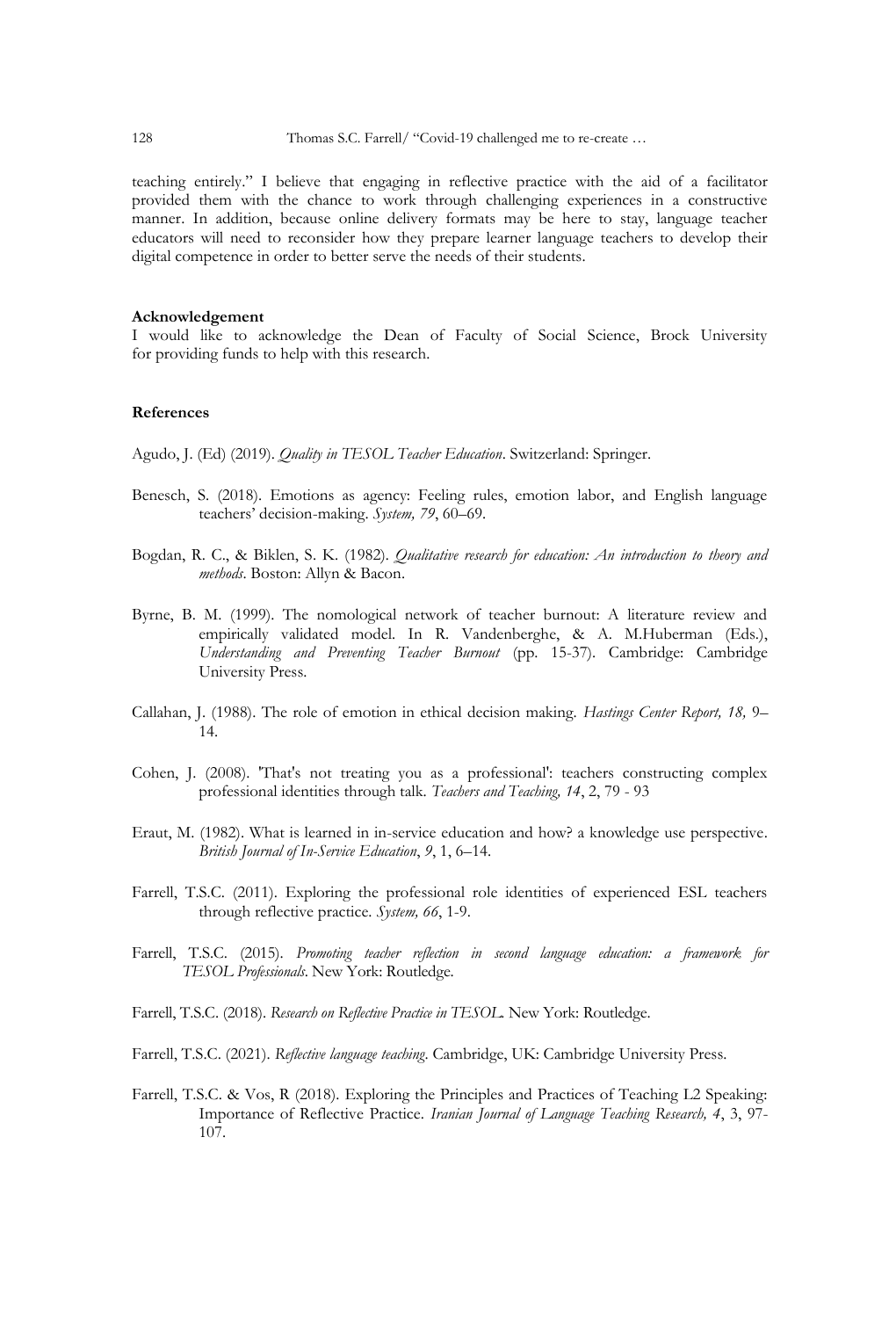- Farrell, T.S.C., & Guz, M. (2019). 'If I Wanted To Survive I Had To Use It': The Power of Teacher Beliefs on Classroom Practices. *TESL-EJ, 22*, 4: 1-17.
- Farrell, T.S.C. & Yang, D. (2019). Exploring an EAP Teacher's Beliefs and Practices Teaching L2 Speaking: A Case Study. *RELC Journal, 50,* 1, 104-117.
- Farrell, T.S.C. & Kennedy, J. (2020). "My Personal Teaching Principle Is 'Safe, Fun, and Clear': Reflections of a TESOL Teacher, *Iranian Journal of Language Teaching Research,8,* 2, 83-96.
- Gkonou, C. & Miller, E. (2020). An Exploration of Language Teacher Reflection, Emotion Labor, and Emotional Capital. *TESOL Quarterly, Online First.*  <https://doi.org/10.1002/tesq.580>
- Glesne, C., & Peshkin, A. (1992). *Becoming qualitative researchers: An introduction*. White Plains, NY: Longman.
- Hargreaves, A (2020). Mixed emotions: teachers' perceptions of their interactions with students. *Teaching and Teacher Education, 16*, 811-826.
- Holmes, M. (2010). The emotionalization of reflexivity. *Sociology, 44*, 139–154
- Kelchtermans G., Deketelaere A. (2016) The Emotional Dimension in Becoming a Teacher. In: Loughran J., Hamilton M. (eds) *International Handbook of Teacher Education* (pp, 429-461), Springer, Singapore.
- Koenen, A, Vervoort, E, Kelchtermans, G, Verschueren, K &. Spilt, J. (2019). Teachers' Daily Negative Emotions in Interactions with Individual Students in Special Education. J*ournal of Emotional and Behavioral Disorders 27*, 1, 37–51.
- Lincoln, Y. S., & Guba, E. G. (1985). *Naturalistic inquiry*. Beverly Hills, CA: Sage.
- MacIntyre, P., Ross, J., Talbot, K., Mercer, S., Gregersen, T., & Banga, C. A. (2019). Stressors, personality and wellbeing among language teachers*. System, 82*, 26-38.
- MacIntyre, P.D. Gregersen, T & Mercer,S. (2020). Language teachers' coping strategies during the Covid-19 conversion to online teaching: Correlations with stress, wellbeing and negative emotions. *System, 94*, 102-352.
- Mackenzie, C. (2002). Critical Reflection, Self-Knowledge, and the Emotions, *Philosophical Explorations*, *5*, 3, 186-206.
- Maxwell, J. (1992). Understanding and validity in qualitative research. *Harvard Educational Review, 62*(3) 279–301.
- Merriam, S. B. (2009). *Qualitative research: A guide to design and implementation* (3rd ed.). San Francisco: Jossey-Bass.
- Patton, M. (2015). *Qualitative research and evaluation methods* (4th ed.). Thousand Oaks, CA: SAGE Publications.